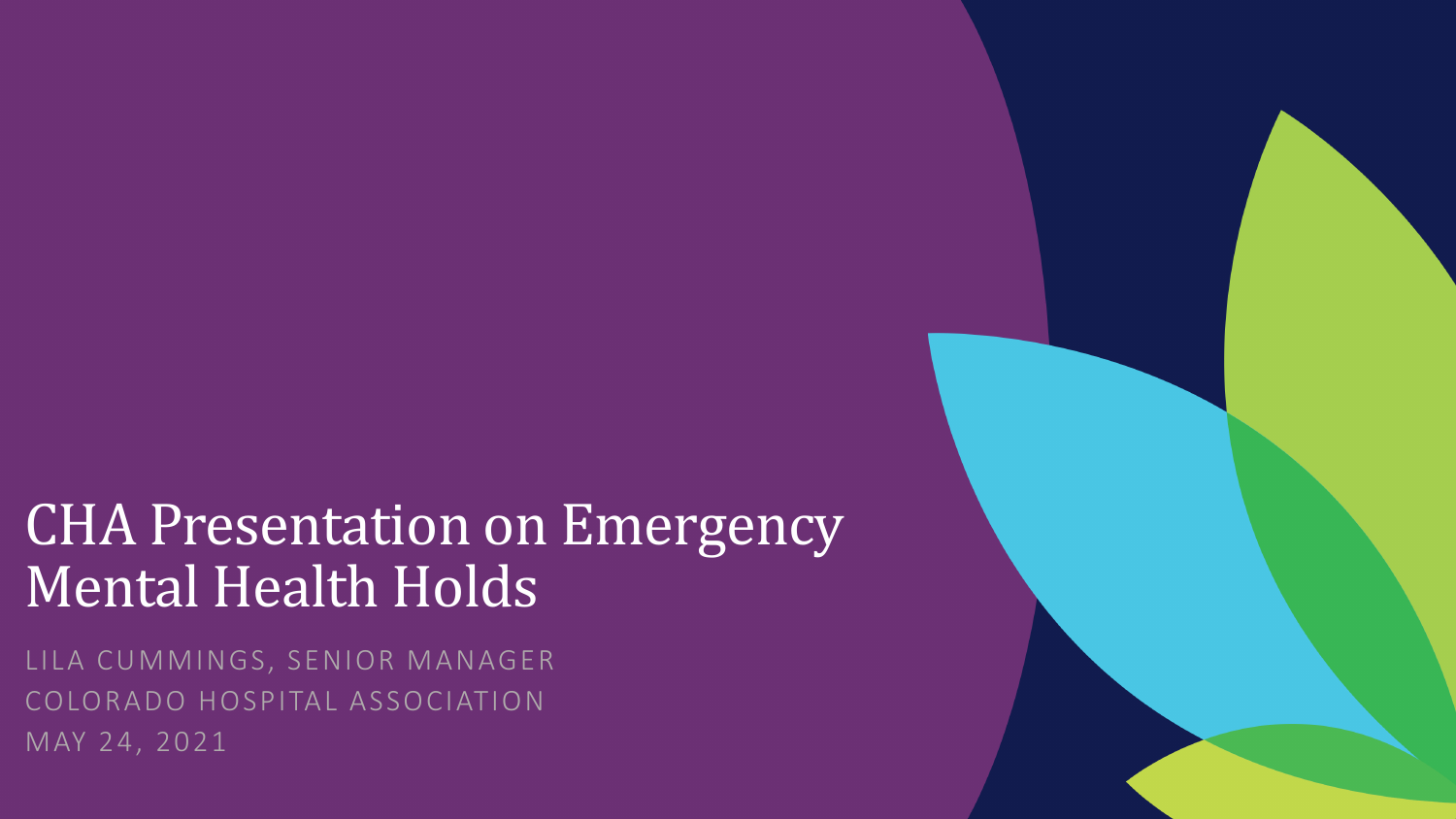

Presentation will cover:

- Hospital's role in Emergency Mental Health Holds
- Hospital regulations that impact Emergency Mental Health Holds (in addition to 27-65)
- Potential suggestions for the group to consider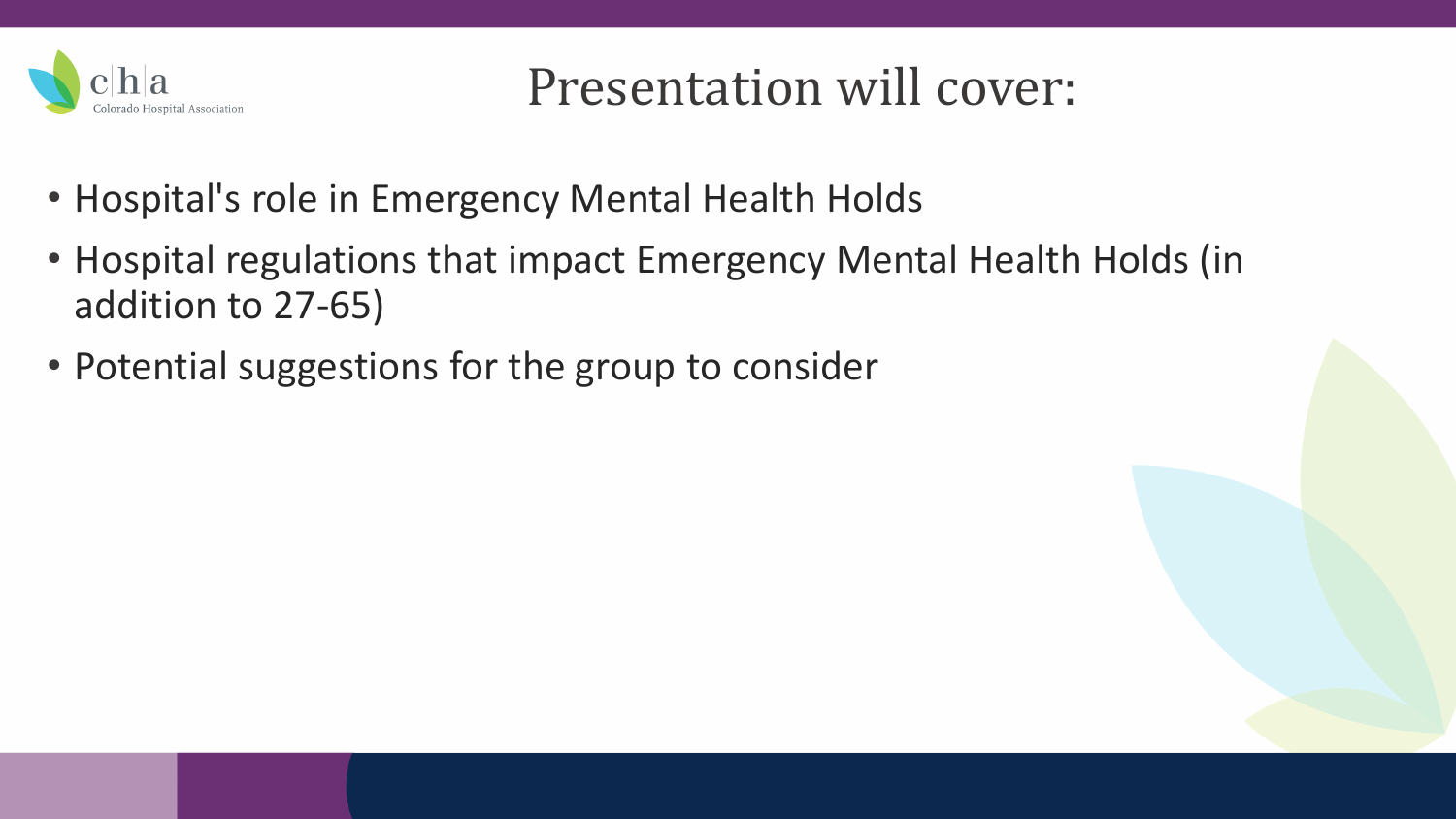

### Hospital Role in Emergency Mental Health Holds

- Some hospitals are designated facilities under 27-65 (e.g., facilities with psychiatric units, psychiatric hospitals and hospitals who also have psychiatric residential treatment facilities).
- All acute care hospitals have emergency departments (EDs) and Eds are required to accept patients with an emergency medical condition within a facility's capability.
- Beginning on May 1, 2018, intervening professionals were no longer able to place a person subject to a hold in a jail, lockup, or similar place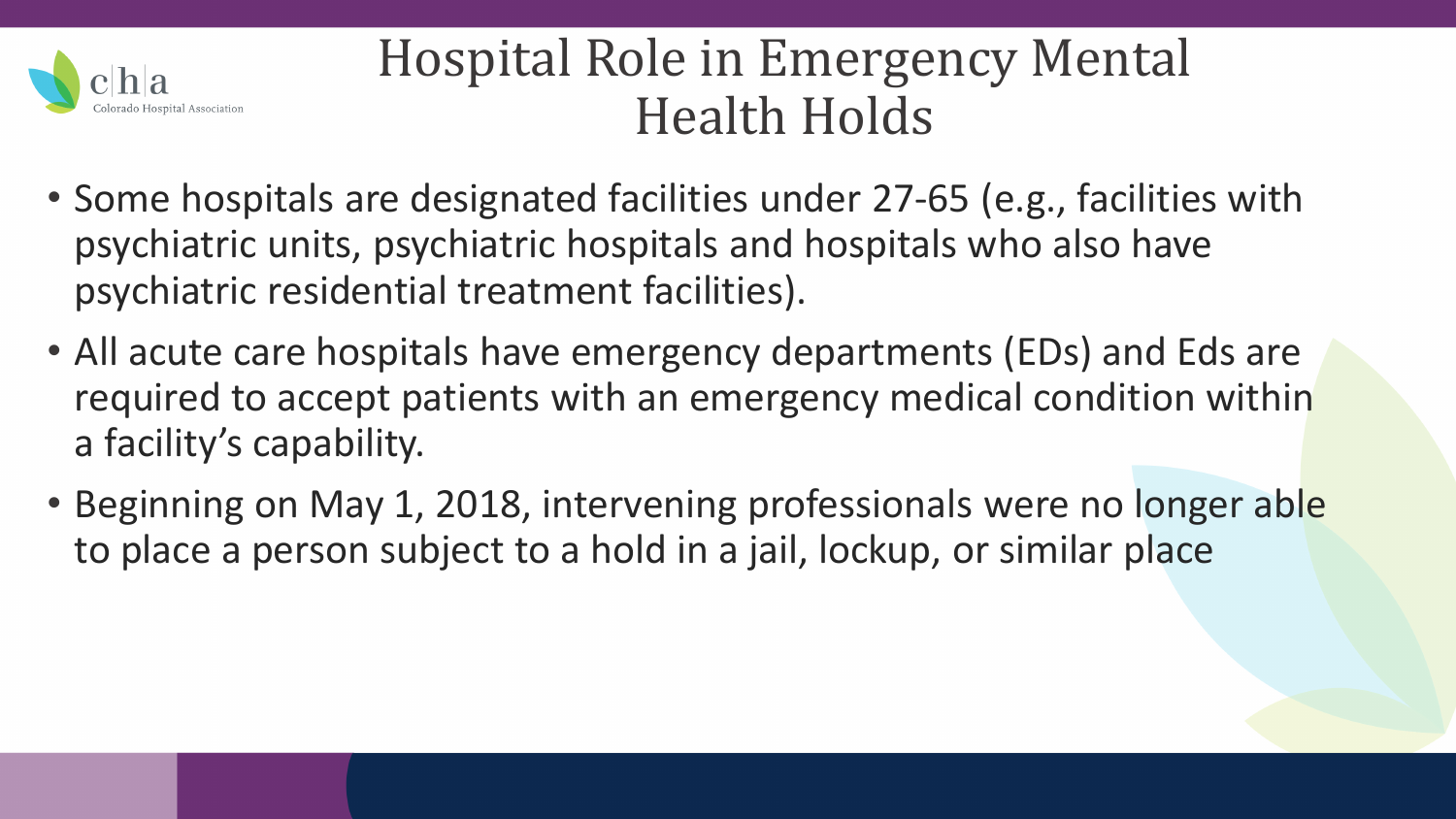

#### Hospital Role in Emergency Mental Health Holds

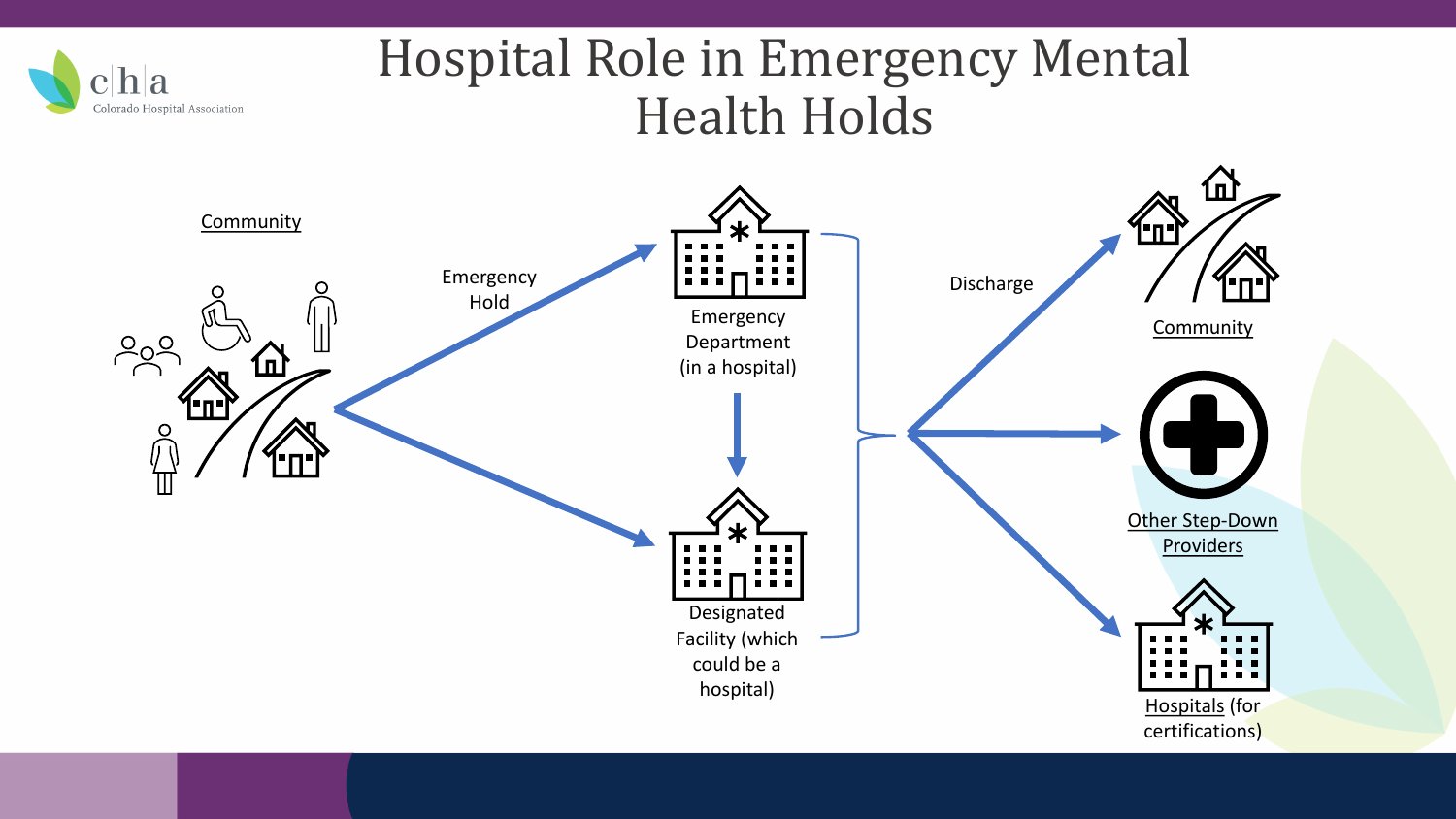

### Hospital Role in Emergency Mental Health Holds

- In addition to facility designations and emergency departments, hospitals employ intervening professionals
- For emergency mental health holds, hospitals may:
	- oProvide evaluation, care and treatment for someone placed on a hold (note: this is different than the requirement that all hospital EDs "screen and stabilize" patients).
	- oEmploy intervening professionals who can place and drop holds
	- oProvide emergency medication and involuntary medication with court approval
	- oOversee the resolution of a hold through voluntary treatment, certification, or the discontinuance of an emergency mental health hold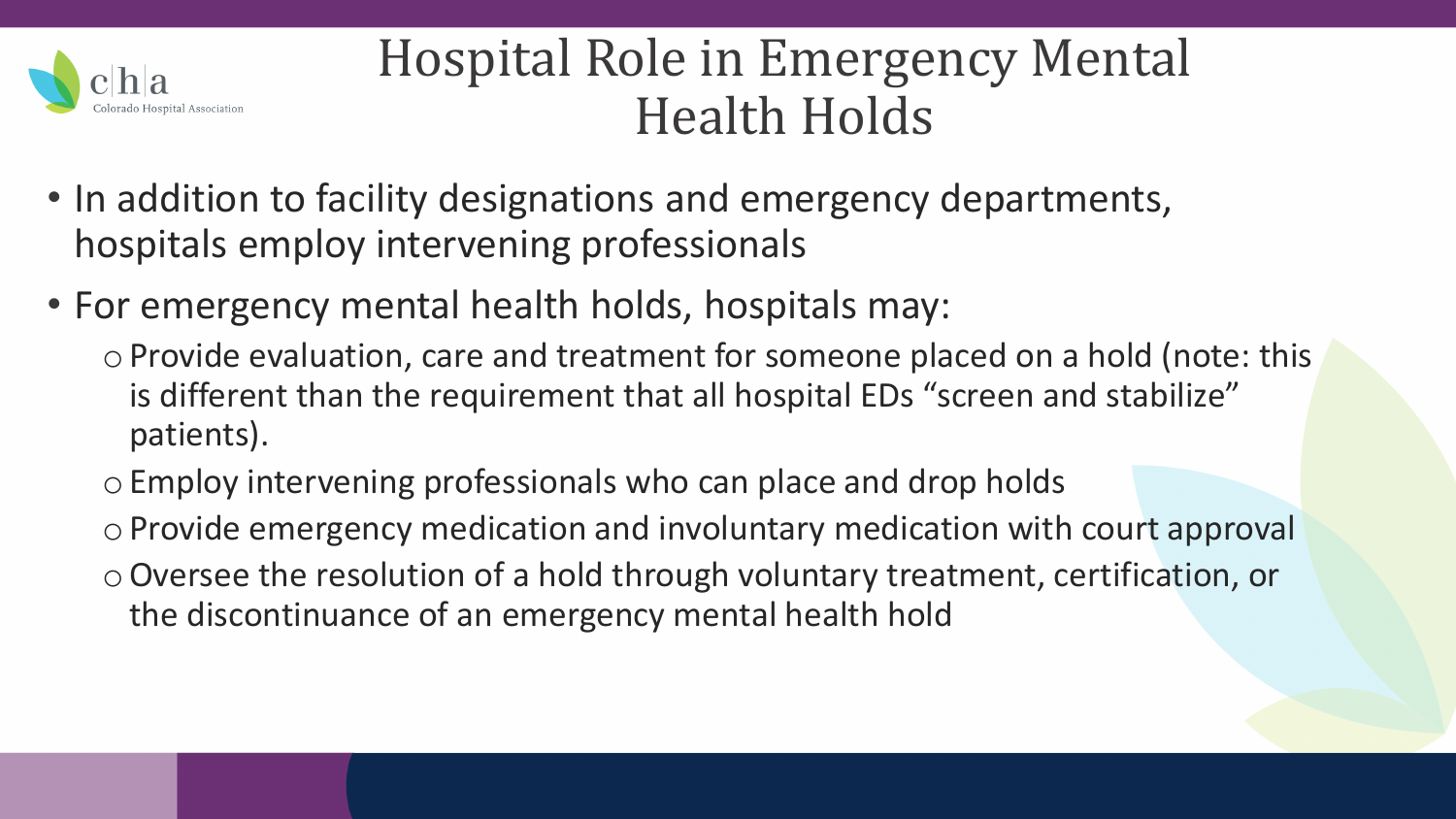

#### Hospitals are a highly regulated industry and facility type.

| <b>Federal Regulations</b>                                                          | <b>State Regulations</b>                                       |
|-------------------------------------------------------------------------------------|----------------------------------------------------------------|
| 341 hospital related requirements across*:                                          | Unknown # of hospital requirements across:                     |
| <b>Center for Medicare and Medicaid Services</b>                                    | Department of Human Services<br>$\bullet$                      |
| Office of the Inspector General                                                     | Department of Regulatory Agencies                              |
| <b>Office for Civil Rights</b>                                                      | Department of Public Health and<br>Environment                 |
| Office of the National Coordinator for Health<br><b>Information Technology</b>      | Department of Health Care Policy and<br>$\bullet$<br>Financing |
| *See the American Hospital Association's 2017 Regulatory<br><b>Overload Report.</b> | Department of Labor and Employment<br>$\bullet$                |

Regulations are appropriate. It is important to keep in mind that changes in one area of regulations may cause unintended consequences in another area.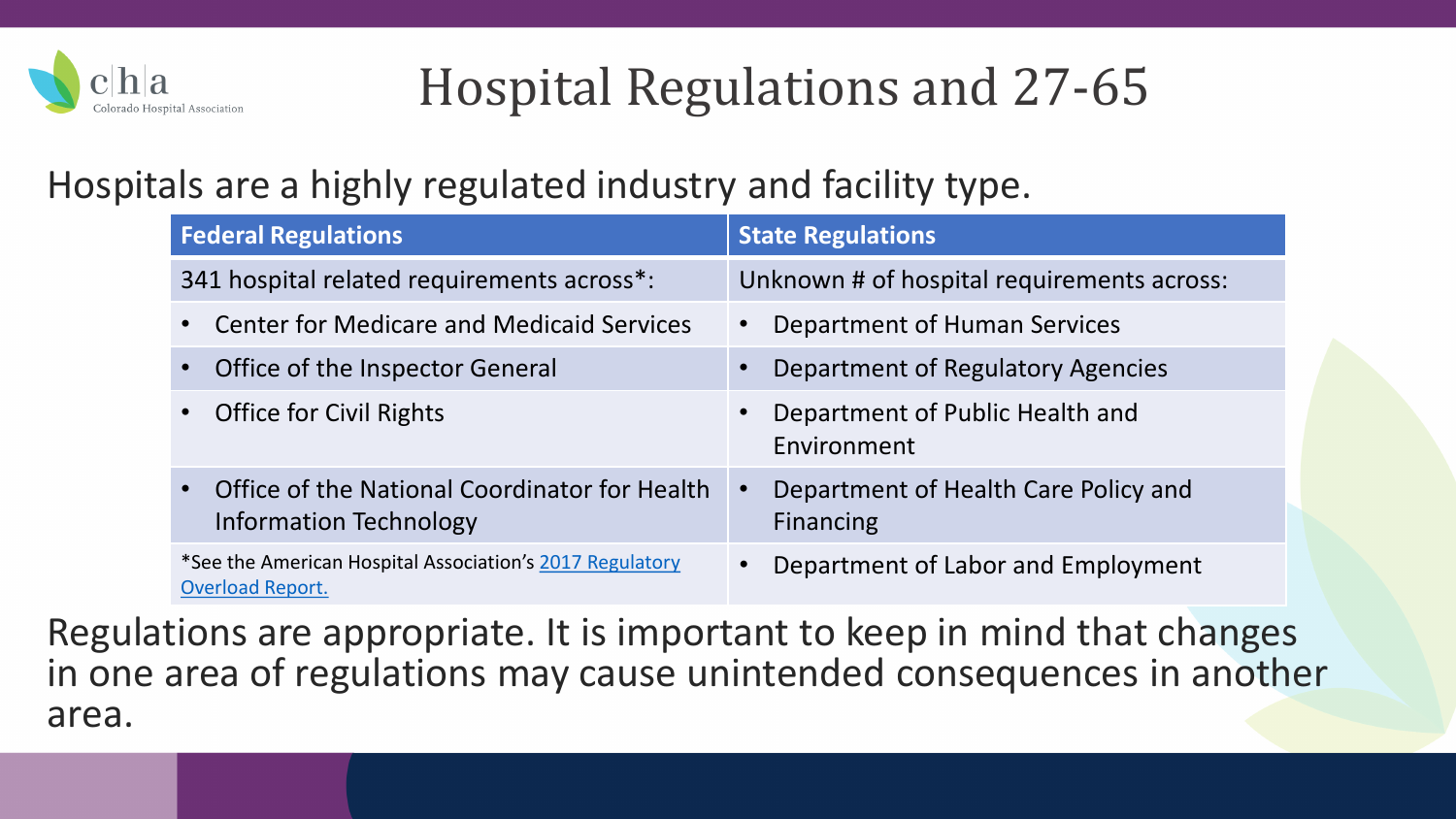

There are several regulatory requirements more directly related to this work on emergency mental health holds, specifically regarding these topics:

- Patient rights and facility responsibility to patients
- Discharge planning and post-acute care
- Patient assessments and assessing danger
- Facility responsibility to employees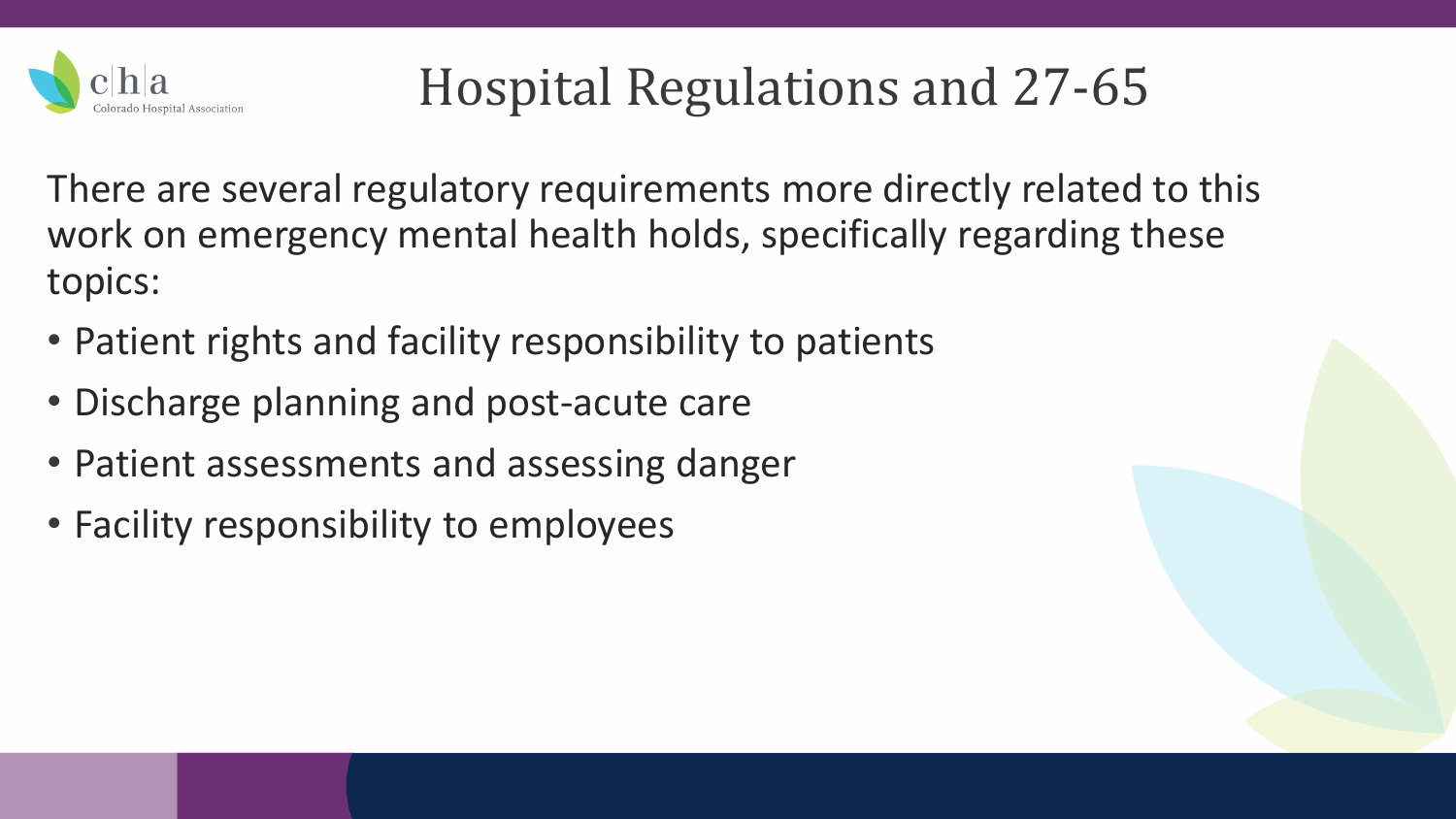

Patient Rights: In addition to patient rights outlined in CRS 27-65 and CRS 27-81, hospitals also follow patient rights requirements in:

| 42 CFR § 482.13 - Medicare Condition of Participation                                                                                                                                                                                                                                                                                                           | 6 CCR 1011-1, Chapter 2 - General Licensure<br><b>Standards for Hospitals and Health Facilities</b>                                                                                                                                                                                                                                                |
|-----------------------------------------------------------------------------------------------------------------------------------------------------------------------------------------------------------------------------------------------------------------------------------------------------------------------------------------------------------------|----------------------------------------------------------------------------------------------------------------------------------------------------------------------------------------------------------------------------------------------------------------------------------------------------------------------------------------------------|
| Medicare's Conditions of Participation include<br>requirements related to:                                                                                                                                                                                                                                                                                      | <b>CDPHE's Facility Licensure Standards include language</b><br>related to:                                                                                                                                                                                                                                                                        |
| • Providing a notice of rights<br>Establishing a patients grievance process<br>$\bullet$<br>Advanced directives and representatives<br>$\bullet$<br>Privacy and safety and confidentiality<br>$\bullet$<br>Inclusion in care plan and informed consent<br>$\bullet$<br><b>Restraint or seclusion</b><br>$\bullet$<br>Death reporting<br>$\bullet$<br>Visitation | • All the requirements listed to the left, as well as:<br>Teaching programs and clinical trials<br>• Provider name and credentials<br>• Estimated charges and billing procedures<br>Patient right to be free of abuse and neglect<br>• Care addresses needs of patient<br>Disclose referral to financial affiliates<br>Request in-network provider |
|                                                                                                                                                                                                                                                                                                                                                                 |                                                                                                                                                                                                                                                                                                                                                    |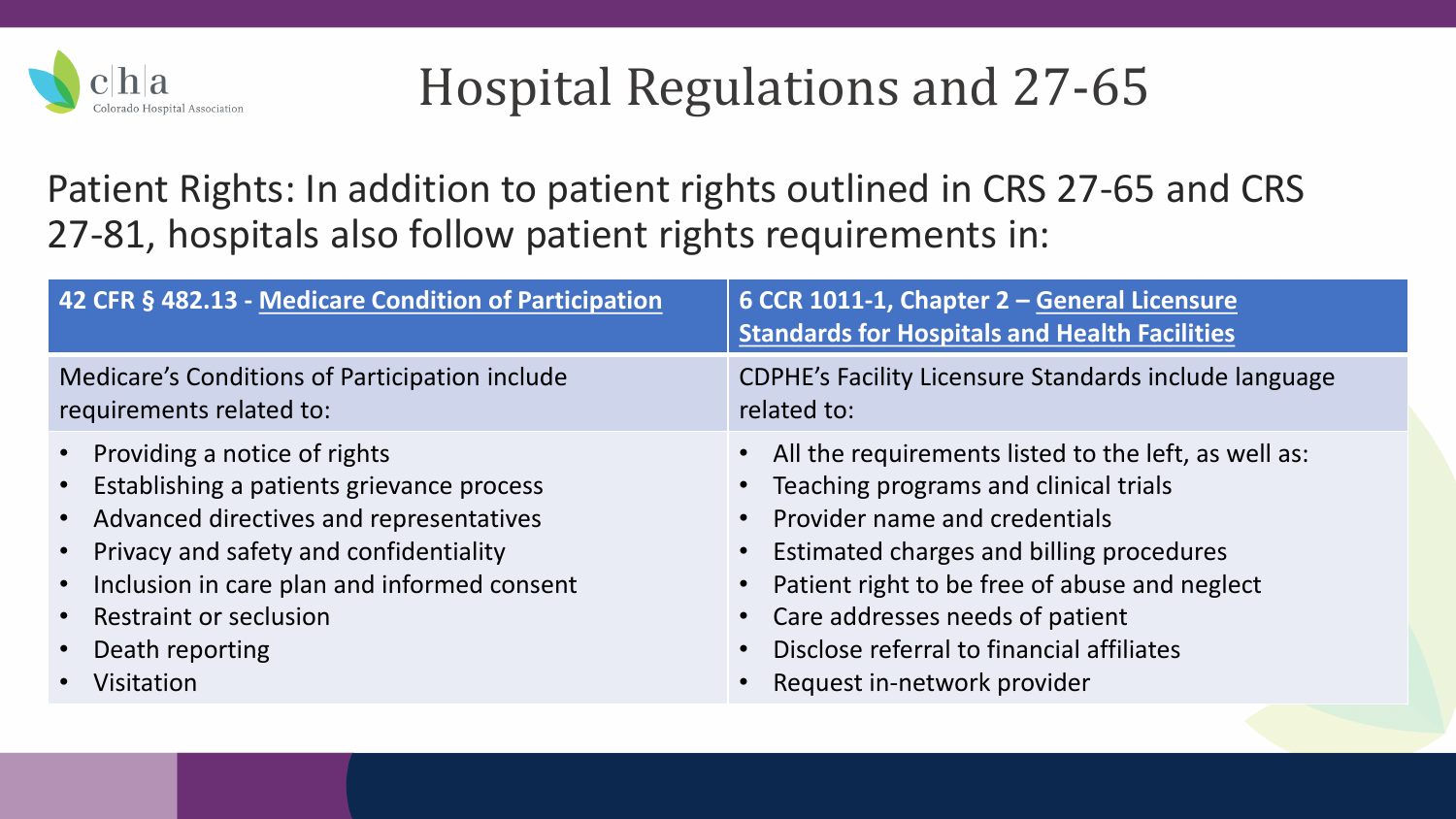

[Discharge Planning and Post-Acute Care: In addition to Medicare's Conditions of](https://www.law.cornell.edu/cfr/text/42/482.43)  Participation discharge planning requirements, in 2019 the Centers for Medicare and Medicaid Services (CMS) [published updated requirements,](https://www.cms.gov/newsroom/press-releases/cms-discharge-planning-rule-supports-interoperability-and-patient-preferences#:%7E:text=The%20Centers%20for%20Medicare%20%26%20Medicaid,improves%20quality%20by%20requiring%20hospitals) including:

- Identify patients in need of discharge planning early in their hospitalization.
- Provide a discharge planning evaluation for those identified patients, or at the request of the patient, representative, or physician.
- Complete the evaluation early to ensure appropriate arrangements are in place before discharge to avoid unnecessary delays
- Include in the evaluation the patient's need for appropriate post-hospital services, and the availability of such services.
- Include the evaluation in the patient's medical record.
- Arrange for the development and initial implementation of a discharge plan.
- Develop the plan under the supervision of a registered nurse, social worker, or other qualified personnel.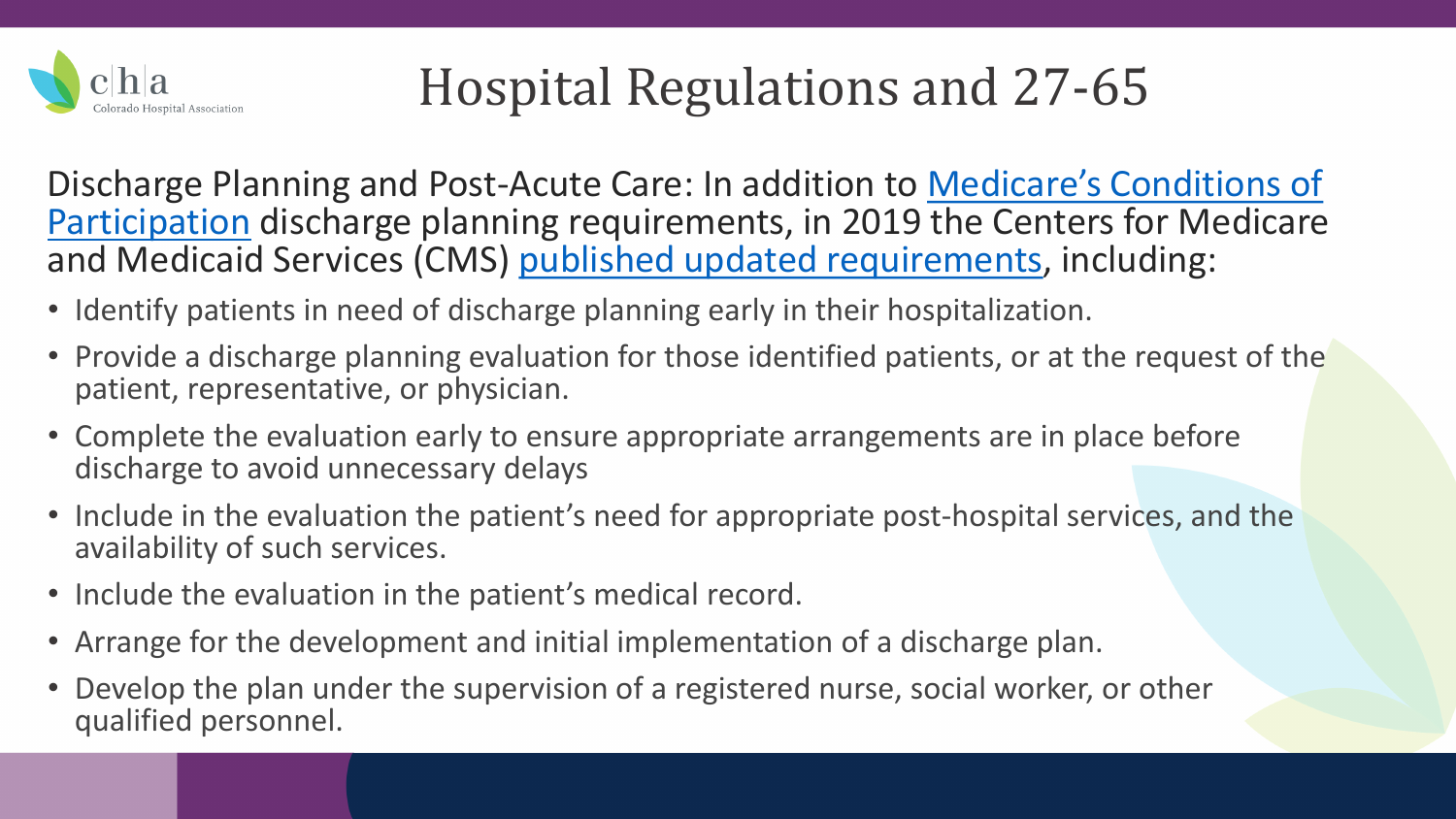

Patient assessments and assessing danger:

• In addition to assessments done by intervening professionals regarding if someone is an imminent danger to self or others, or gravely disabled, mental health providers also make assessments regarding whether they have a "duty to warn" in situations when individuals with mental health [issues may be at risk of seriously harming themselves or others. \(CRS 13-](https://advance.lexis.com/documentpage/?pdmfid=1000516&crid=a91bbf5d-fe08-4b46-9ac5-8c46ab62dd30&nodeid=AANAAHAABAABABN&nodepath=%2FROOT%2FAAN%2FAANAAH%2FAANAAHAAB%2FAANAAHAABAAB%2FAANAAHAABAABABN&level=5&haschildren=&populated=false&title=13-21-117.+Civil+liability+-+mental+health+providers+-+duty+to+warn+-+definitions&config=014FJAAyNGJkY2Y4Zi1mNjgyLTRkN2YtYmE4OS03NTYzNzYzOTg0OGEKAFBvZENhdGFsb2d592qv2Kywlf8caKqYROP5&pddocfullpath=%2Fshared%2Fdocument%2Fstatutes-legislation%2Furn%3AcontentItem%3A61P5-WRN1-DYDC-J08V-00008-00&ecomp=L38_9kk&prid=db8508b7-72c7-4ca1-b0c3-890a762dc317) 21-117).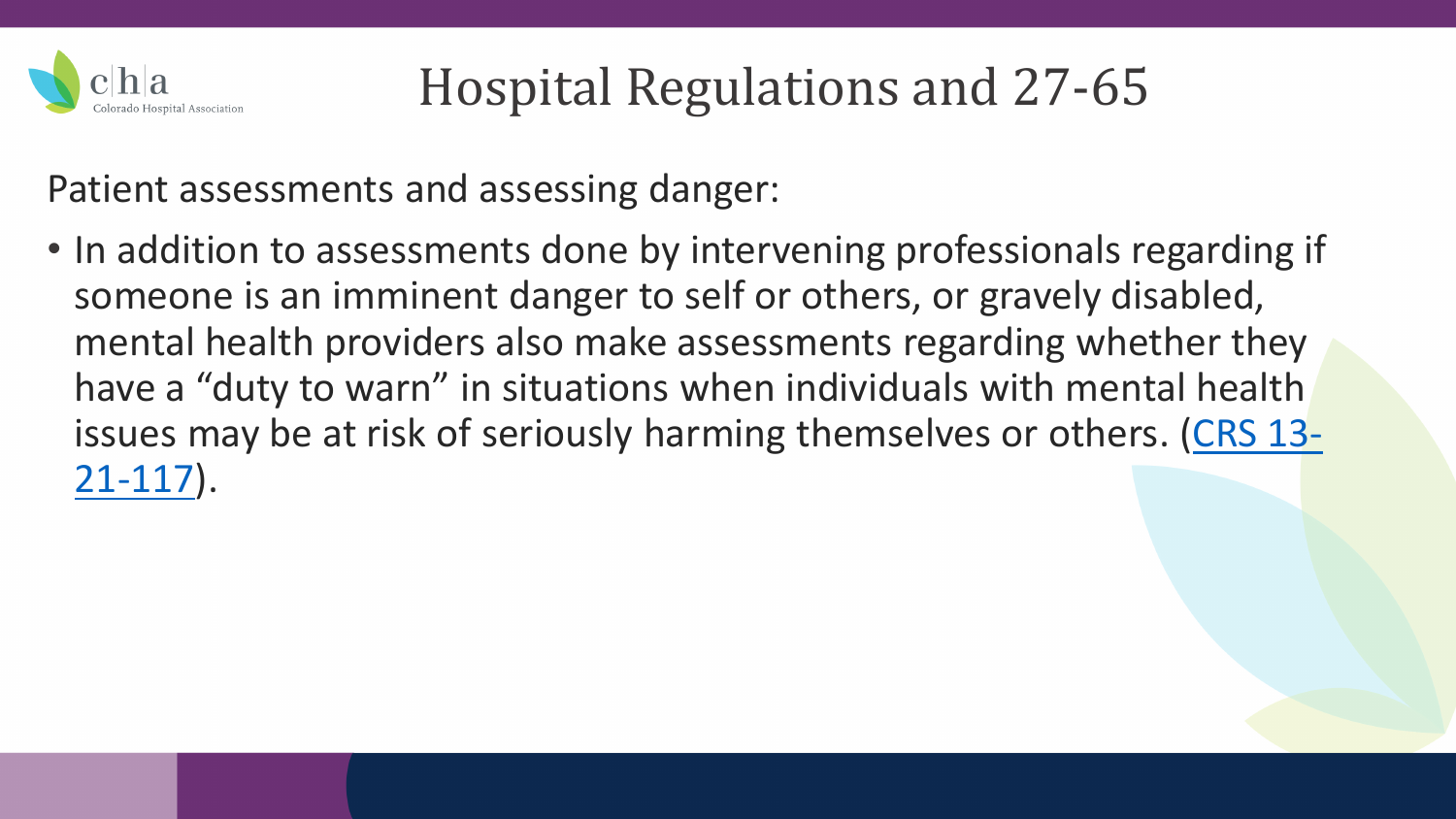

Facility responsibility to employees:

- Occupational Safety and Health Administration (OSHA) Guidelines for [Preventing Workplace Violence for Healthcare and Social Service](https://www.osha.gov/sites/default/files/publications/osha3148.pdf)  **Workers**
- The Joint Commission [Accreditation Standards and Workplace Violence](https://www.jointcommission.org/resources/patient-safety-topics/workplace-violence-prevention/standards-related-information/)
- All hospitals have policies and programs in place related to workplace violence prevention.

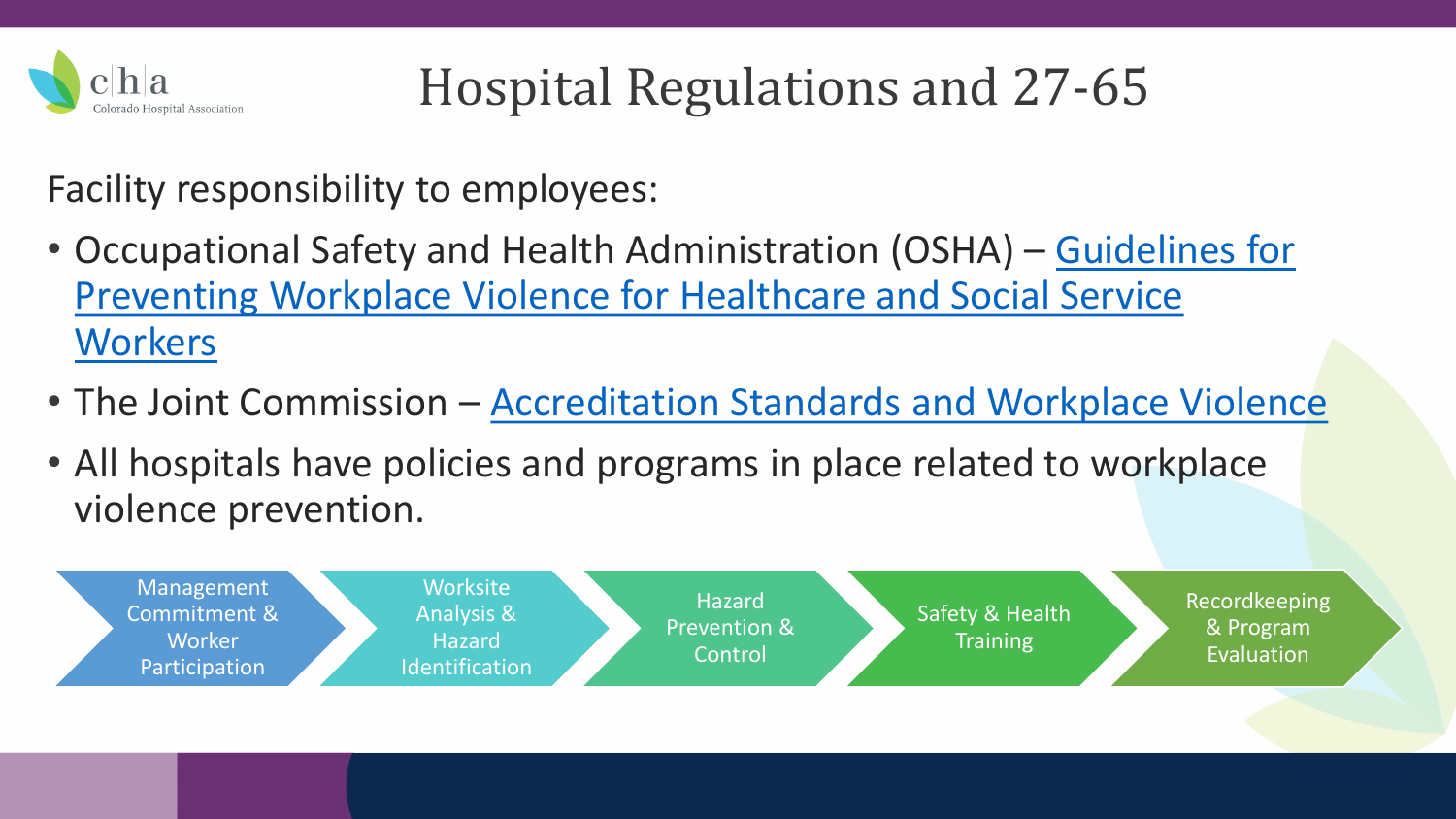

With these other regulatory requirements in mind, CHA is offering potential suggestions in the following area:

- Patient Rights
- Discharge Planning
- Hospital and Healthcare Workforce Recruitment and Training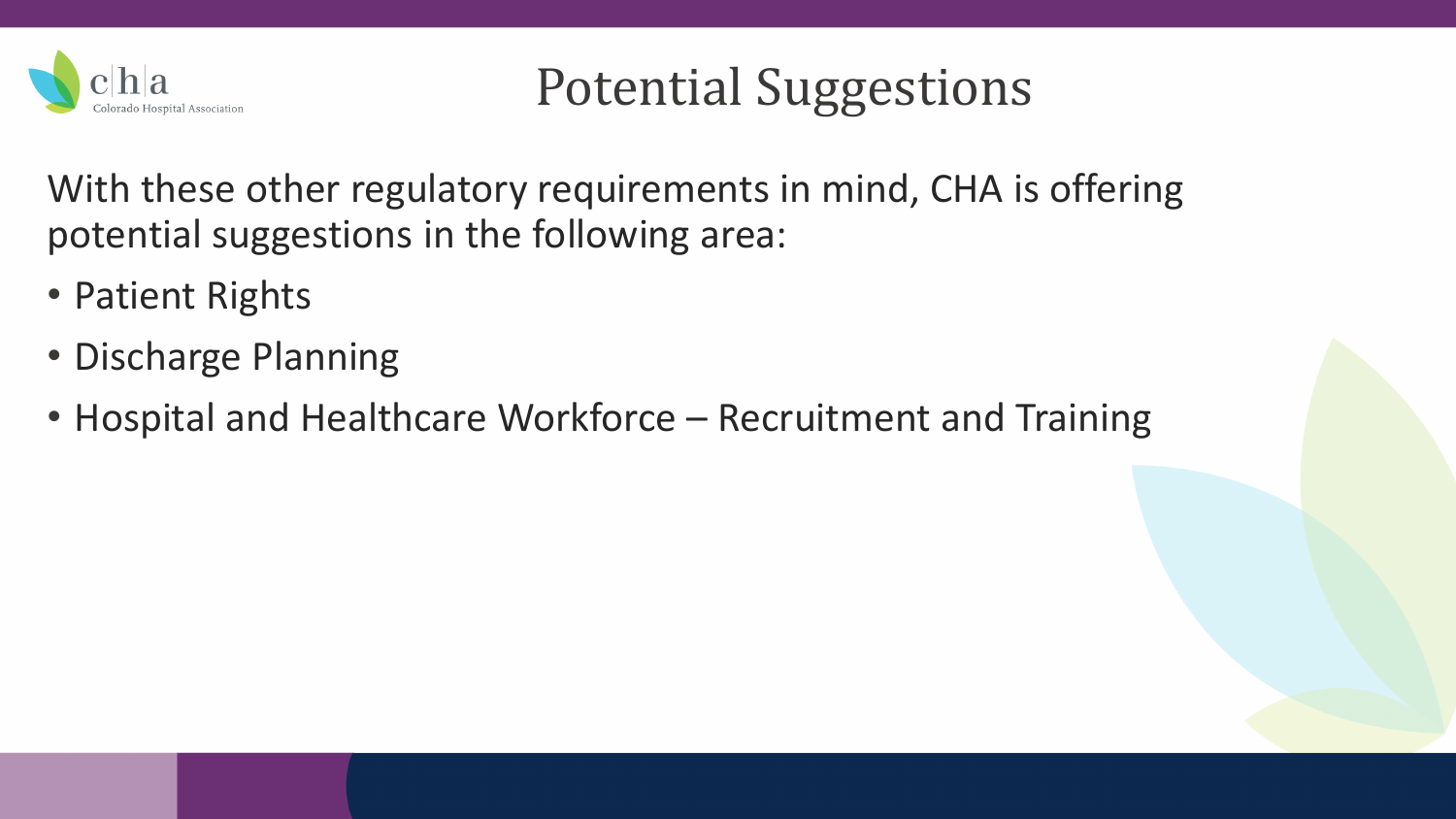

#### • **Patient Rights**:

o When considering expanding patient rights, there could/should be consideration for the setting, i.e., in situations where a patient is being stabilized, consider not expanding patient rights beyond what is currently allowed.

o Increasing access to an independent patient rights navigator (including navigator who could assist in navigating current rights and complaint processes)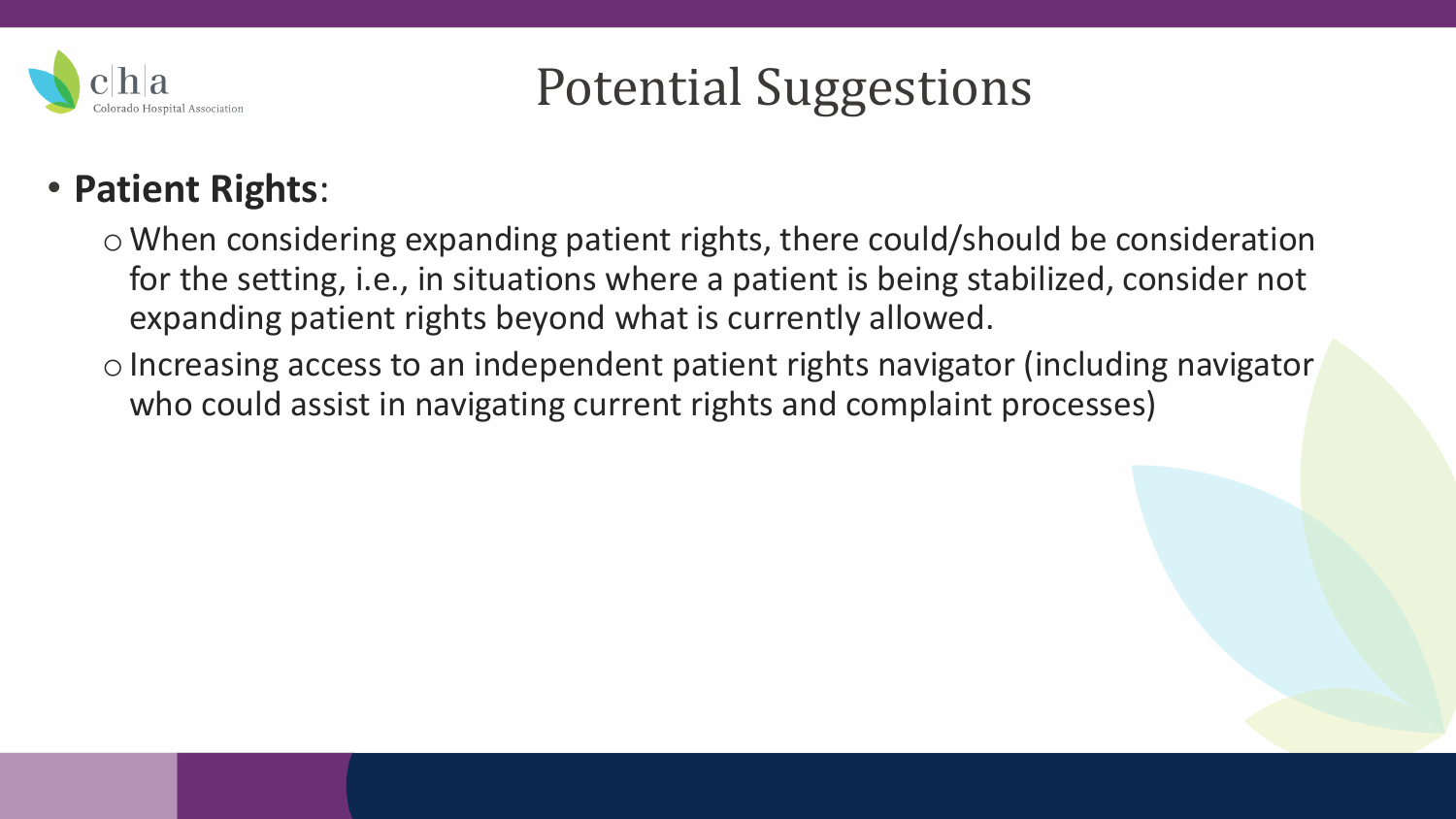

#### • **Discharge Planning**:

o When hospitals evaluate appropriate arrangements post discharge, and the availability of such services, if certain arrangements or services are unavailable – or not readily available – could the state take a greater role in finding service location and placement?

o Like a patient rights navigator, could there be a post-acute care navigator that could assist hospitals in placement if services are unavailable?